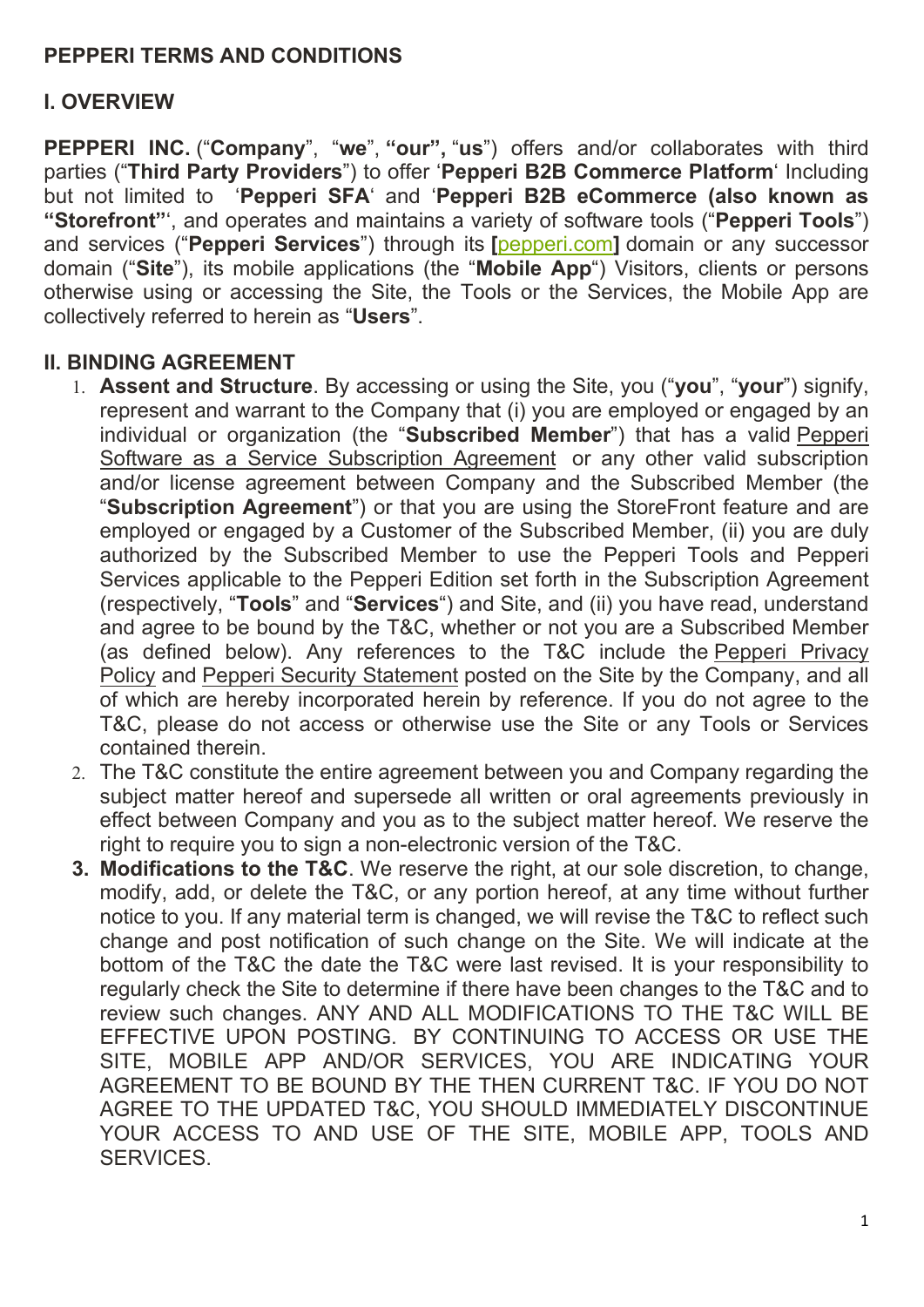- 4. **Additional Terms and Conditions**. Some Tools and Services may have additional terms, conditions and restrictions associated with them, which are or will be posted on those Site or Mobile App pages from which such Tools or Services may be accessed. You agree that any and all such additional terms, conditions and restrictions will apply to your access and use of the applicable Tools or Services and that, if they are in conflict with the T&C, such additional terms, conditions and restrictions will control with respect to such Tools and Services.
- 5. **Confirmation of Terms**. We may from time-to-time request that you confirm, including in writing, your agreement to and/or compliance with any part of the T&C as a condition to your continued access to and use of the Site, Mobile App, Tools and/or Services.

#### **III. CHANGES**

We reserve the right, at any time and in our sole discretion, to change, modify, add, eliminate or discontinue the Site, Mobile App, Tools or Services, or any portion or feature thereof or impose certain conditions for use of the Site, Mobile App, Tools or Services or any parts thereof. All such changes, MODIFICATIONS, ADDITIONS, ELIMINATIONS, DISCONTINUANCES OR CONDITIONS shall be effective upon their posting on the Site or by direct communication to you unless otherwise noted.

#### **IV. ELIGIBILITY TO ACCESS AND USE**

- 1. **Subscriptions**. Access to and use of the Site, Mobile App, Tools, and Services is limited solely to the Subscribed Member. If you are employed or otherwise engaged by the Subscribed Member (or by the Subscribed Member Customer using the StoreFront feature) you may access the Site and Mobile App and use the Tools and Services only for the Purpose and only if you are permitted to do so by, and have obtained all necessary consents, waivers or permissions from, the Subscribed Member. You must review employment agreements, employee manuals, codes of conduct, consulting agreements and other similar policies and agreements (if any) of the Subscribed Member and/or of the Subscribed Member's Customer that has hired or engaged you (as applicable) to ensure you are duly authorized to access and use the Site, Mobile App, Tools and Services. You should also consider contacting appropriate persons within the organization you work for (if applicable) to confirm that your participation is permissible and to receive any consents required. It is your responsibility to determine whether it is appropriate for you to access the Site and Mobile App and to use the Tools and the Services.
- 2. **Minimum Age**. The Site, Mobile App, Tools and Services are intended solely for Users who are eighteen (18) years of age or older and who are not considered to be minors in their state of residence and under applicable law.
- 3. **Jurisdictional Limits.** The Site, Mobile App, Tools and Services are directed solely for use in jurisdictions in which provision thereof is legal. Company makes no representation that any Tools or Services provided on the Site are appropriate or available for use in other locations. Those who access the Site and use the Tools and Services from locations in which such access and use is illegal do so on their own initiative and at their own risk, and are responsible for compliance with local laws, if and to the extent applicable. Subject to and without derogating from the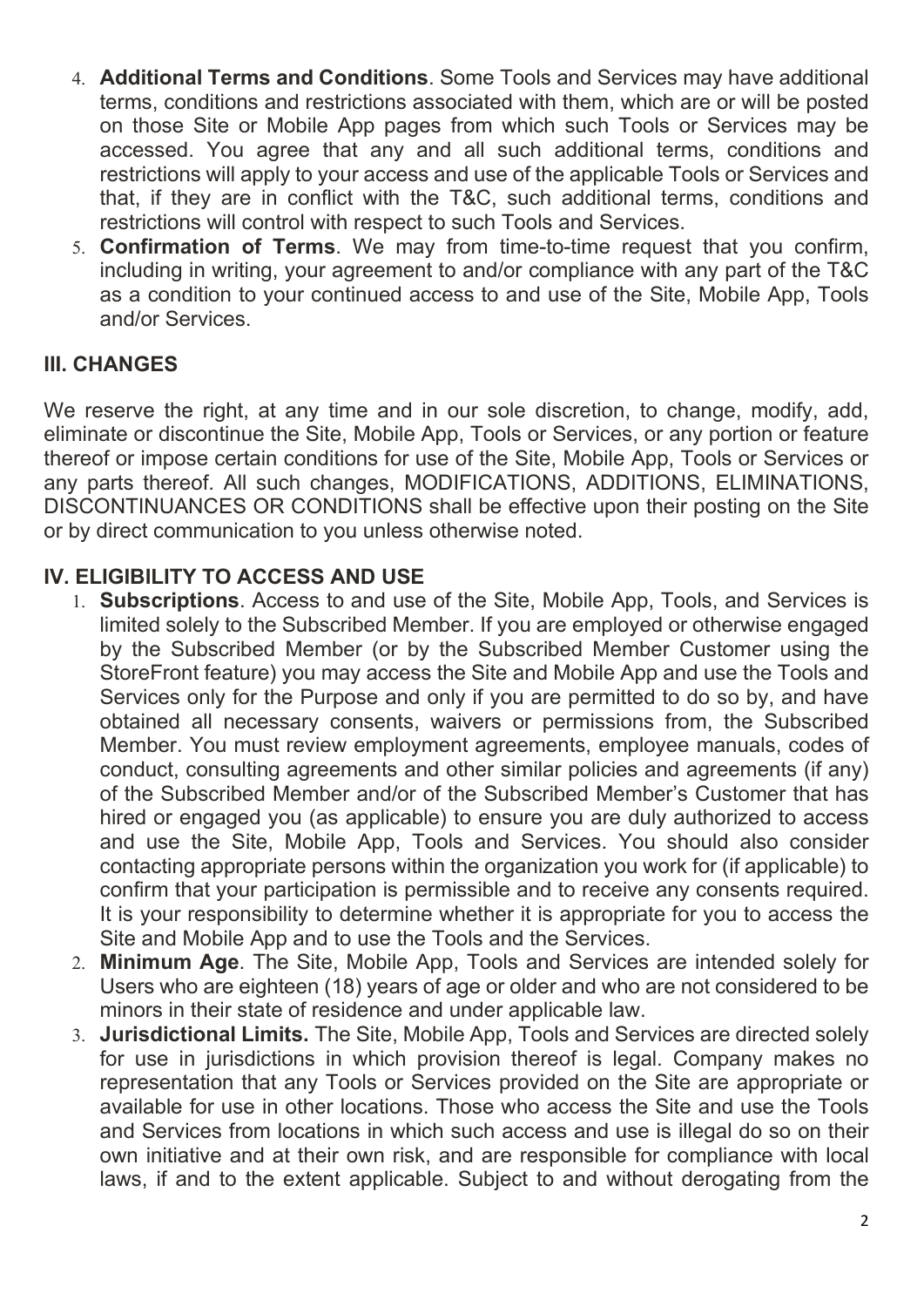provisions of the Subscription Agreement, Company reserves the right to limit the availability of the Site, the Tools or the Services to any person, geographic area, or jurisdiction we so desire, at any time and in our sole discretion.

4. **If in Doubt**. If you are unsure about your ability to comply with the T&C, then you must refrain from accessing the Site and from using the Tools and the Services.

# **V. REGISTRATION DATA AND ACCOUNT SECURITY**

- 1. **Your Obligations**. By accessing and using the Site or Mobile App, you represent, warrant and covenant (a) to provide accurate, current and complete information about you as may be requested by any registration forms or templates on the Site or Mobile App or otherwise provided to you by Company; (b) to ensure that your User account is not shared or accessed by an individual other than yourself; (c) not to register or log-in on behalf of an individual other than yourself nor to allow any other individual to register or log-in under your User account; (d) not to use another User's account; (e) to maintain the security of your password, User ID and/or other access methods you may be granted as a User; (f) to maintain and promptly update your registration data, and any other information you provide to us, to keep it accurate, current and complete; (g) that you are fully responsible for any and all use of your account and for any and all activities that occur through the use of any password, User ID or other access methods you may be granted, whether or not such use is authorized by you; and (h) not to access or attempt to access any password-protected portions of the Site without an authorized access method or through any means other than by utilizing your authorized access method on the appropriate Site or Mobile App page.
- 2. **No Aliases or Pseudonym**. We believe in open and transparent communications; therefore, we do not allow use of an alias, screen name or pseudonym for any use of the Site, Tools or Services.
- 3. **Privacy**. Note that any information you provide or that we otherwise collect about you as part of your registration is subject to the Company Privacy Policy. We reserve the right to disclose, in accordance with the Company Privacy Policy, any information about our Users, including registration data, in order to (a) satisfy any applicable law, rule, regulation, legal process, subpoena or governmental request; (b) enforce the T&C, and/or; (c) protect the rights, property or safety of Company, its Third Party Providers, the Subscribed Members, its other subscribed members, its Users and/or the public.
- 4. Note that the Company uses cookies on the Site. If you do not agree to the use of cookies you should cease using the Site.

# **VI. OWNERSHIP AND INTELLECTUAL PROPERTY RIGHTS**

1. **Company Ownership**. You agree that the Site, the Mobile App and all components thereof, including, without limitation, the Pepperi Tools, Pepperi Services, works of authorship, software, text, information, codes, content, data, graphics, images, photos, logos, button icons, audio, video, design, interactive features, structure, organization, data compilation, meta data, look and feel and any and all other features and elements, in any media or format, that are or may in the future become available through the Site and/or Mobile App, any improvements or modifications thereto, any derivative works based thereon, and the collection, arrangement and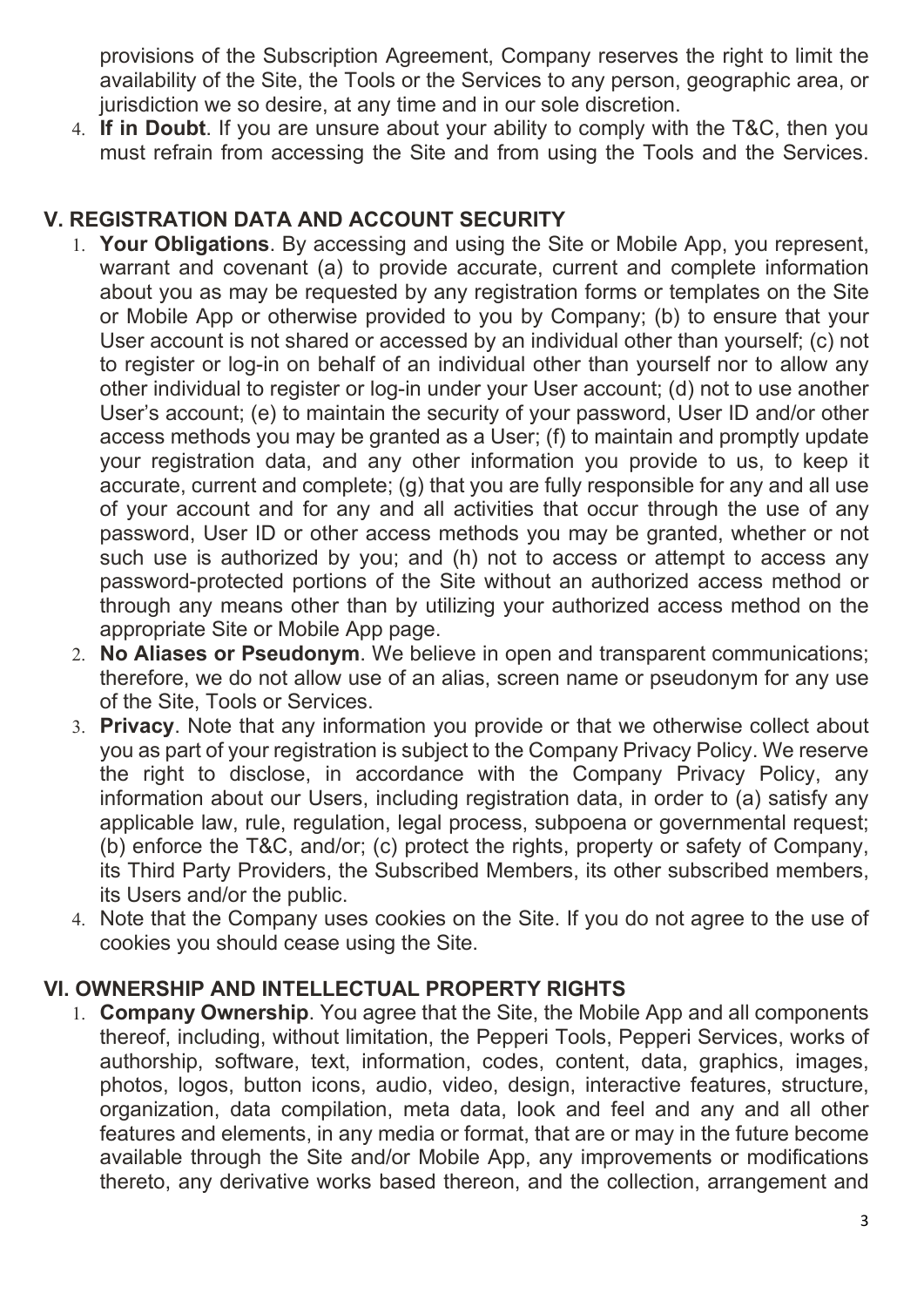assembly of all such components, are our property or the property of our Third Party Providers; and are protected by applicable copyright and other intellectual property laws.

**IDEDDED** 

2. **Trademarks and Logos. Leap Forward** and other trademarks, services marks and logos displayed and used via the Site, Mobile App, Tools or Services are the proprietary trademarks or service marks of Company or third parties. Company's marks may not be used in connection with any product or service that is not Company's, in any manner that is likely to cause confusion among consumers, or to disparage or discredit Company. All other trademarks, service marks and logos not owned by Company that appear via the Site, Mobile App, Tools or Services are the property of their respective owners, who may or may not be affiliated with, connected to, or sponsored by Company. You may not use, copy, modify or display any of the trademarks, service marks, names or logos appearing on the Site and Mobile App or via the Tools or Services without the express written permission of the service mark or trademark owner.

- 3. Company welcomes ideas, suggestions and feedback related to the Site, Mobile App, Tools or Services and any other aspects of its business ("**Feedback**") whether through its suggestion/feedback pages on the Site, via email or messaging system, directly to Company representatives or otherwise. Provision of Feedback is entirely voluntary. If you elect to provide Feedback then you acknowledge and agree that: (a) your Feedback does not contain confidential or proprietary information; (b) Company is not under any obligation of confidentiality, express or implied, with respect to the Feedback; (c) Company shall be entitled, in its sole discretion, to use, disclose or exploit (or choose not to use, disclose or exploit) such Feedback for any purpose, in any way and manner, in any media worldwide, now existing or hereafter devised; (d) Company may already considered or is developing something same or similar to the Feedback; (e) you hereby irrevocably assign to Company all right, title and interest in and to your Feedback; and (f) you are not entitled to any compensation, reimbursement or accounting of any kind from Company under any circumstances whatsoever.
- 4. **Reservation of Rights**. You acknowledge that you do not acquire any ownership rights in or to the Site, Mobile App, the Tools or the Services through your access to and use thereof. There are no implied licenses or rights under the T&C and all rights not expressly granted herein are specifically reserved to Company.

# **VII. USE OF THE SITE, TOOLS AND SERVICES**

1. **Limited Right of Access and License**. On the express condition that you comply with all your obligations under the T&C, we grant you a limited, revocable, nonexclusive, non-assignable, non-transferrable, non-sublicensable (a) right access the Site, utilize the Tools and use the Services through, and (b) license to install and use the Mobile App on, compatible devices using third party software (including internet browsing software and operating system) licensed to you as set forth in the Subscription Agreement, in each case, during the term of the Subscription Agreement, solely for the Purpose and subject to and in accordance with the terms and conditions of the Subscription Agreement and the T&C. It is your responsibility to ensure that you are using such compatible device and software. The use of craping, spidering, crawling or other technology or software used to access the Site,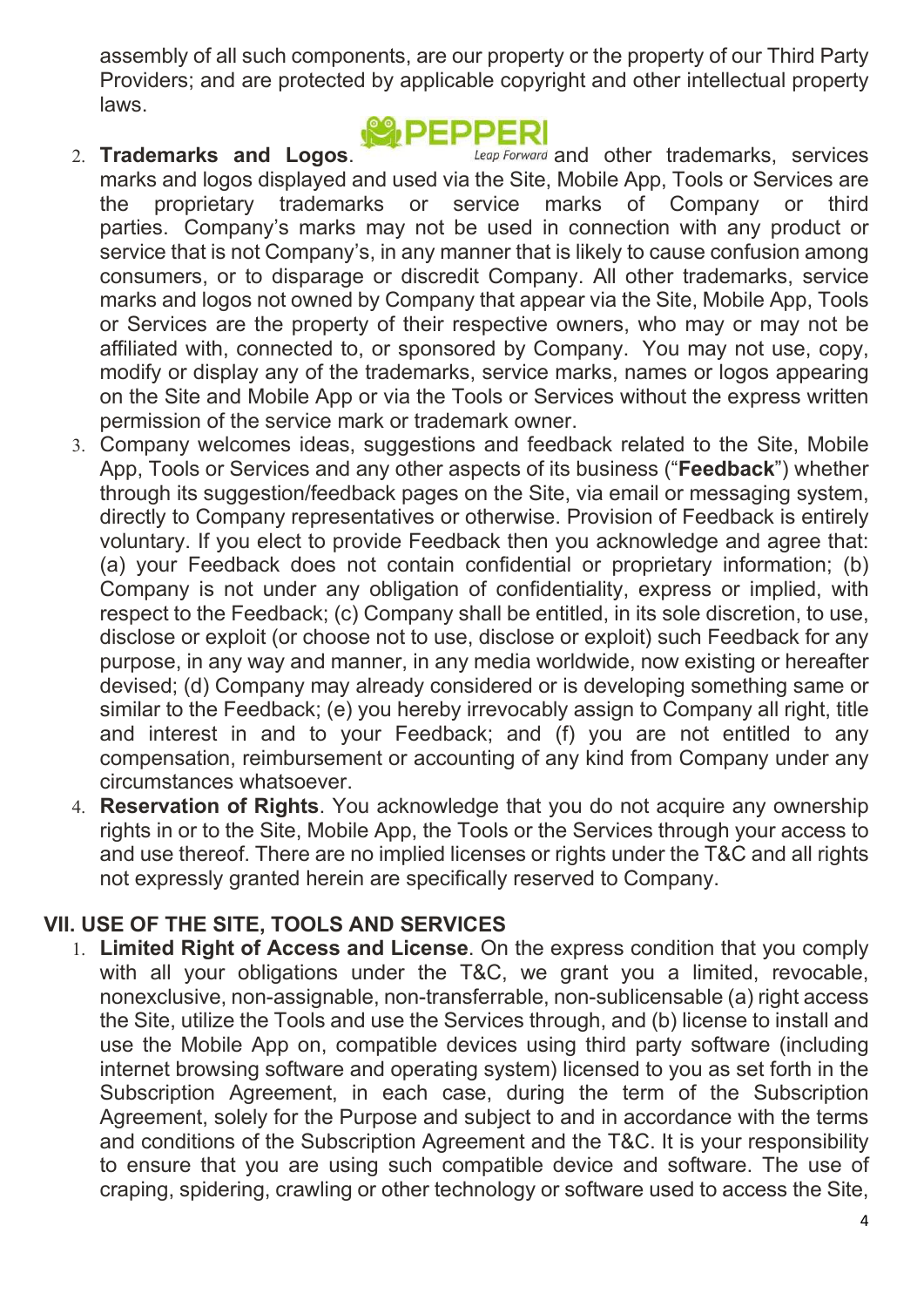Tools and Services without our express written consent and any other use of the Site, Mobile App, Tools and Services except as expressly authorized herein, without the prior written permission of Company, is strictly prohibited and will automatically terminate your limited right and license granted herein. Such unauthorized use may also violate applicable laws including intellectual property laws and other applicable rules, regulations and/or statutes.

- 2. **Use Restrictions.** Absent our advance written consent, you may not use, download, upload, reproduce, copy, duplicate, print, sell, publish, distribute, license, transmit, disseminate, perform, display, post, broadcast, create new works from or derivative works based on, reformat, rearrange or modify any information on the Site, Mobile App or any Services or Tools, on any Internet, Intranet or Extranet site or incorporate any of the foregoing in any other database or compilation, including any online or offline publication, or in any other manner or otherwise exploit the Site, Mobile App, Tools or Services.
- 3. In addition, when using the Site, Mobile App, Tools and Services you represent warrant and covenant not to: (a) restrict, inhibit or otherwise interfere with any other User's use, including, without limitation, by means of "hacking" or defacing any portion of the Site, Tools or Services or otherwise impairing or overburdening them; (b) modify, adapt, sublicense, translate, sell, reverse engineer, decompile or disassemble any portion of the Site, Mobile App, Tools or Services; (c) "frame" or "mirror" any part of the Site, Mobile App, Tools or Services; (d) use any robot, spider, site search/retrieval application, or other manual process or automatic device or application or extraction tool to access, monitor, copy, use, download, retrieve, index, extract, scrape, data mine, interact, overload, or in any way reproduce or circumvent the navigational structure or presentation of the Site, Mobile App, Tools or Services; (e) harvest or collect email addresses or other contact and personal information of Users; (f) send any unsolicited or unauthorized advertisements, spam, chain letters, or other communications to other Users ; (g) upload or transmit any Feedback or Submission (as defined below) that contains or embodies a software virus, worm, cancelbot, Trojan horse or other harmful, contaminating or destructive feature, computer code, file or program, or otherwise violates the restrictions on such Submissions set forth in the T&C; or (h) violate any applicable local, state, national or international law, rule, regulation or order of any court.

#### **VIII. USER SUBMISSIONS**

- 1. The Site and Mobile App may permit or require the submission of information, and content by you and other Users subscribed under the Subscribed Member in connection with the use of Tools or Services, including User names, information, data, links, orders, offers, quotations, merchandising information (including pictures and visual data), and tasks, as well as sharing the same with, or messaging the same to, any or all of the Users subscribed under the Subscribed Member, the hosting of such content and sharing it with, or messaging it to, any or all of the Users subscribed under the Subscribed Member ("**Submission(s)**"). Any such content, including, without limitation, information, text, graphics, audio, images, and links you submit in connection with any of the foregoing activities is referred to as "**Submission(s)**" in the T&C and is subject to terms and conditions set forth herein.
- 2. **Limited License**. You agree that upon uploading, posting, sharing, messaging or otherwise submitting your Submission on the Site, you automatically grant to us, a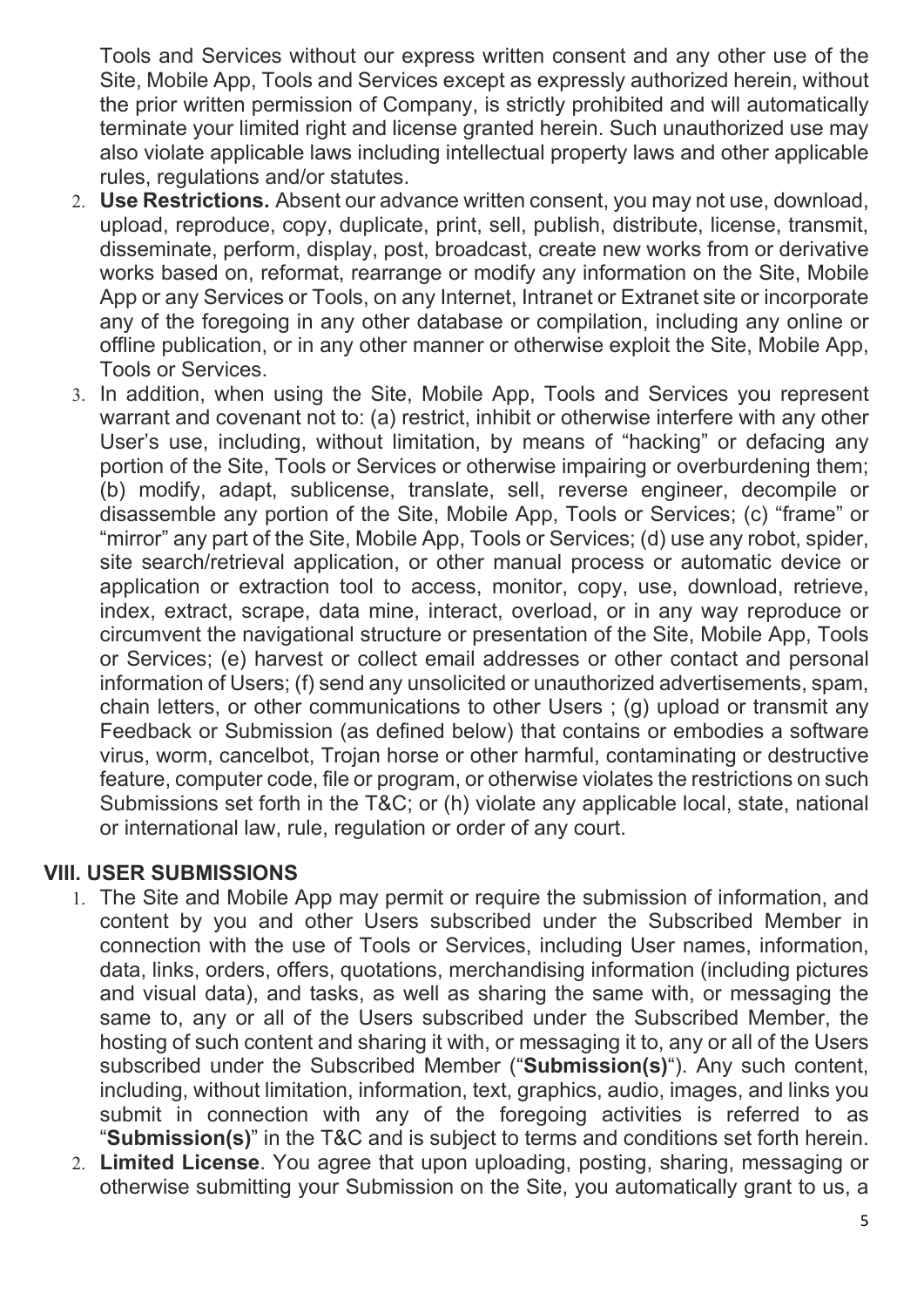non-exclusive, none-transferable and none-sublicenseable, worldwide, fully paidup, limited right and license to use, distribute or display to other Users subscribed under the Subscribed Member, reproduce, modify, adapt, translate, incorporate into other works, create derivative works based on, and otherwise use your Submissions, including any ideas, concepts techniques or other information related thereto, in whole or in part, in any and all media format and in any manner, without any duty to obtain your consent or notify you or provide attribution or compensation to you, in each case, during the term of the Subscription Agreement, only for the purpose of or in connection with providing the Tools and the Services to Users subscribed under the Subscribed Member and in accordance with and subject to terms and conditions set forth in the T&C. You represent and warrant to us that you have all the necessary legal rights, power and authority to submit Submissions and to grant us the foregoing license and that such action will not violate any law or the rights of any person or entity. Company does not acquire any ownership rights in your Submissions; rather, as between you and Company, and subject to the rights you granted to us hereunder, you or the Subscribed Member (as may be applicable) retain ownership of all such Submissions.

- 3. **Private Information.** You should carefully read the full Pepperi Privacy Policy and Pepperi Security Statement to understand how we treat any information, including personally identifiable information you submit to us. Please note that certain information, statements, data, and content (such as images) which you include in your Submissions might, or are likely to, reveal your gender, ethnic origin, nationality, age, and/or other personal information about you, including information deemed "sensitive" by any applicable law. You acknowledge that your submission of any information, statements, data, and content to us is voluntary on your part.
- 4. By submitting your Submission on the Site, you agree that any information that will be submitted by you or by the Subscribed Member (including personally identifiable information and other information as set forth in this Part VIII) will be saved in the Company's database, until you or the Subscribed Member request its deletion. You acknowledge that it is your responsibility to request us to delete such information on any circumstances (including on the event that you cease to use your products and services). You may deliver us such a request at any time at  $qdpr@pepperi.com$ .
- 5. **Confidential Information.** You acknowledge that ideas you post and information you share as part of your Submissions may be seen and used by other Users subscribed under the Subscribed Member, and Company cannot guarantee that such other Users will not use the ideas and information that you share. Therefore, if you have an idea or information that you would like to keep confidential or do not want others to use, or that is subject to third party rights that may be violated by your sharing of it, do not post it as part of your Submissions.
- 6. **Backup**. Except as provided otherwise in the Subscription Agreement, you are solely responsible for creating backup copies and/or replacing any Submissions you post or store on the Site. When you post Submissions, you authorize us to make such copies and backups as we deem necessary in order to facilitate the posting and storage of Submissions on the Site or as otherwise provided in the Subscription Agreement.
- 7. **Rules of Conduct**. When making Submissions, accessing the Site or the Mobile App and using the Tools and Services, you agree to act only for the Purpose (as defined in the Subscription Agreement), in good faith, in a professional manner, to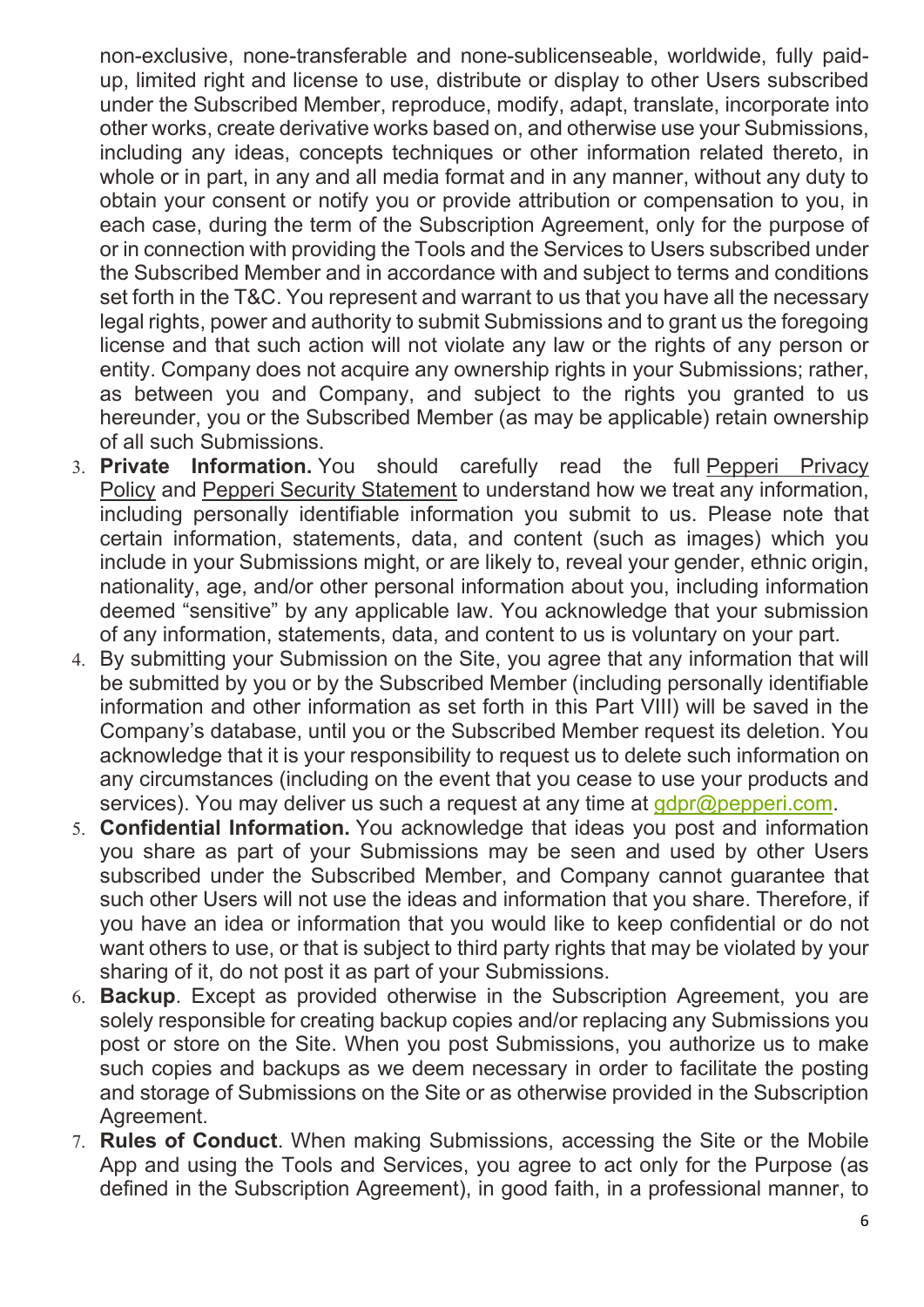the best of your ability, and in accordance with the T&C and applicable law. You represent, warrant and covenant that your Submissions and any other actions you may take while using the Site, Mobile App, Tools or Services shall not constitute, include or result in any of the following: (a) promotion of or incitement to hatred toward groups based on race or ethnic origin, religion, disability, gender, age, veteran status, or sexual orientation/gender identity, (b) pornography or pedophilia materials, (c) direct or veiled threats against any person or group of people or content that is otherwise harmful, abusive, offensive, harassing, derisive, tortuous or objectionable, (d) invasion of privacy or violation or disclosure of the private and confidential information of any third party, including, without limitation, credit card numbers, social security numbers, and driver's and other license numbers, (e) violation of any right of publicity, (f) impersonation of others in a manner that is intended to or does mislead or confuse others, (g) use for unlawful purposes or for promotion of dangerous and illegal activities, (h) spamming or solicitations, including, without limitation, junk mail, "chain letters" or "pyramid" schemes of any sort or invitations to participate in any of them. (i) personal attacks, (i) profanity, obscenity or vulgarity, (k) business solicitations or advertising, (l) libel or defamation, (m) expression, suggestion or implication that any statements you make are endorsed by us, without our prior written consent, (n) content that you either know or should know is false, deceptive or misleading, or misrepresents or deceives others as to the source, accuracy, integrity or completeness, (o) infringement of any intellectual property or other proprietary rights of any individual or entity, (p) transmission of any non-public or otherwise restricted, confidential or proprietary information of any individual or entity without the express authorization of such individual or entity, (q) transmission of content which is prohibited under any law, rule, regulation or order of any court, or prohibited as a result of any employment, contractual, fiduciary or other legal obligation or relationship, or (r) violation of any local, state, national or international law, rule, regulation or order of any court.

8. **Company Discretion**. Company has no obligation to, and does not, pre-screen or monitor Submissions and does not guarantee that Submissions will be truthful, accurate, complete, or of any quality or value or in compliance with the T&C. Without limiting the generality of the foregoing, Company reserves the right, in its sole discretion and without further notice to you, to monitor, investigate, censor, edit, modify, move, delete, or remove any Submissions, any emails, messages, profiles or other personalized information or any information transmitted to or from your User account or a Company messaging or sharing tool, at any time and for any reason, including, without limitation, if Company believes, in its sole discretion, that such modification or removal is necessary to (a) satisfy any applicable law, rule, regulation, legal process, subpoena or governmental request; (b) enforce the T&C; and (c) protect the rights, property or safety of Company, its Third Party Providers, its Users and/or the public.

#### **IX. DISCLAIMERS**

1. **General**. TO THE FULLEST EXTENT PERMITTED BY APPLICABLE LAW, NEITHER COMPANY (INCLUDING ITS OFFICERS, DIRECTORS, EMPLOYEES, AGENTS, REPRESENTATIVES AND AFFILIATES) NOR ITS THIRD PARTY SERVICE PROVIDERS (A) MAKE ANY WARRANTIES OR REPRESENTATIONS,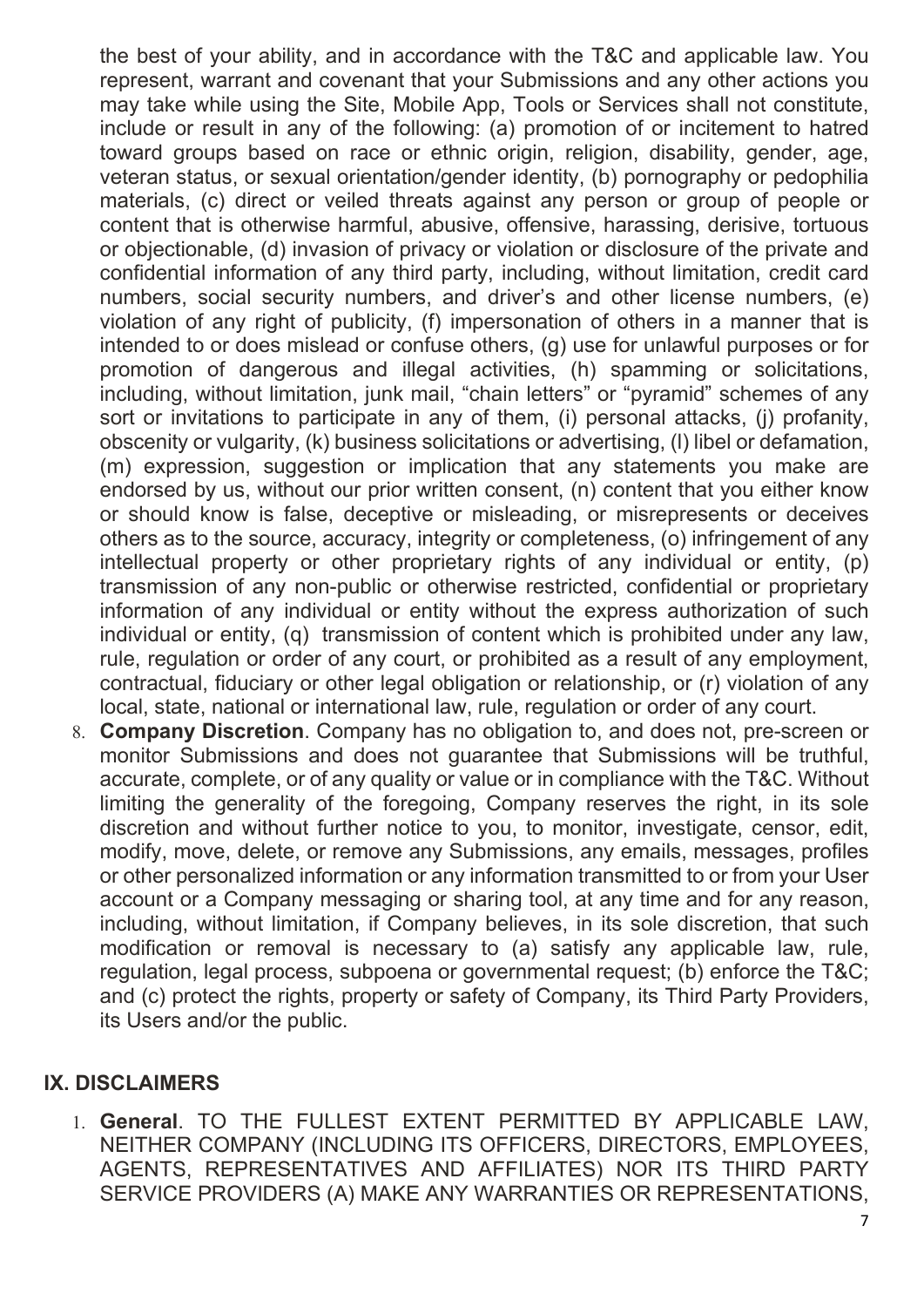AND HEREBY SPECIFICALLY DISCLAIM ANY AND ALL WARRANTIES AND REPRESENTATIONS OF ANY KIND, EXPRESS OR IMPLIED, WITH RESPECT TO THE SITE, MOBILE APP, TOOLS OR SERVICES, INCLUDING, WITHOUT LIMITATION, WARRANTIES OR REPRESENTATION AS TO THE AVAILABILITY, OPERATION, PERFORMANCE AND/OR USE OF THE SITE, MOBILE APP, TOOLS AND/OR SERVICES, OR ANY OTHER MATERIALS ON OR ACCESSED VIA THE SITE, MOBILE APP, TOOLS OR SERVICES, INCLUDING, BUT NOT LIMITED TO, ANY WARRANTIES OF MERCHANTABILITY, FITNESS FOR A PARTICULAR PURPOSE OR USE (WHETHER OR NOT THE PURPOSE OR USE HAS BEEN DISCLOSED), TITLE, NON-INFRINGEMENT, AND any IMPLIED WARRANTIES or INDEMNIFICATION ARISING FROM COURSE OF DEALING OR COURSE OF PERFORMANCE; (B) WARRANT OR GUARANTEE THE ADEQUACY, ACCURACY, TIMELINESS, AVAILABILITY OR COMPLETENESS OF THE SITE, MOBILE APP, TOOLS, SERVICES, OR ANY OTHER INFORMATION, CONTENT OR MATERIALS ACCESSIBLE VIA THE SITE, MOBILE APP, TOOLS OR SERVICES; (C) SHALL BE SUBJECT TO ANY DAMAGES OR LIABILITY FOR ANY ERRORS, OMISSIONS OR DELAYS THEREIN OR FOR ANY ADVERSE CONSEQUENCES RESULTING FROM YOUR RELIANCE ON ANY ASPECT OF THE SITE, MOBILE APP, TOOLS OR SERVICES; AND (D) MAKE ANY REPRESENTATIONS OR WARRANTIES THAT THE SITE, MOBILE APP, TOOLS AND/OR SERVICES WILL BE UNINTERRUPTED, SECURE, OR FREE OF ERRORS, VIRUSES, OR OTHER HARMFUL COMPONENTS; YOU EXPRESSLY AGREE THAT YOUR USE OF THE SITE, mobile app, tools, SERVICES AND ALL COMPONENTS THEREOF, AND ANY OTHER INFORMATION, CONTENT OR MATERIALS CONTAINED IN OR ACCESSED VIA THE SITE, MOBILE APP, TOOLS or SERVICES, ARE PROVIDED ON AN "**AS IS**" AND "**AS AVAILABLE**" BASIS, AND YOUR USE THEREOF IS AT YOUR OWN RISK.

- 2. **No Liability for User's Actions**. Notwithstanding any rules of conduct or provisions set forth in the T&C, Company and its Third-Party Providers do not control and therefore are not responsible for the actions of Users on or off the Site, including any misuse or misappropriation of the Site, the Tools or the Services.
- 3. **No Liability for Third Party Websites.** You also acknowledge that the Site and/or the Services may contain links to third party websites or products or services from other providers that may offer you the ability to download or access software, content or services, such as navigation applications. Company is not responsible for the content of such links, or any products, services or other materials relating to any linked site, or any link contained in a linked site. Company neither controls nor endorses or sponsors such other websites or any products, services or content therein, and has not reviewed or approved any content that appears on such other websites. IN NO EVENT WILL COMPANY OR ITS THIRD-PARTY PROVIDERS BE LIABLE, DIRECTLY OR INDIRECTLY, TO ANYONE FOR ANY DAMAGE OR LOSS ARISING FROM OR RELATING TO ANY USE, CONTINUED USE OR RELIANCE ON ANY ADVERTISEMENT DISPLAYED ON THE SITE OR THE MOBILE APP, OR ANY PRODUCTS, SERVICES OR OTHER MATERIALS RELATING TO ANY SUCH ADVERTISEMENT, ANY LINKED THIRD-PARTY SITE, OR ANY LINK CONTAINED IN A LINKED SITE.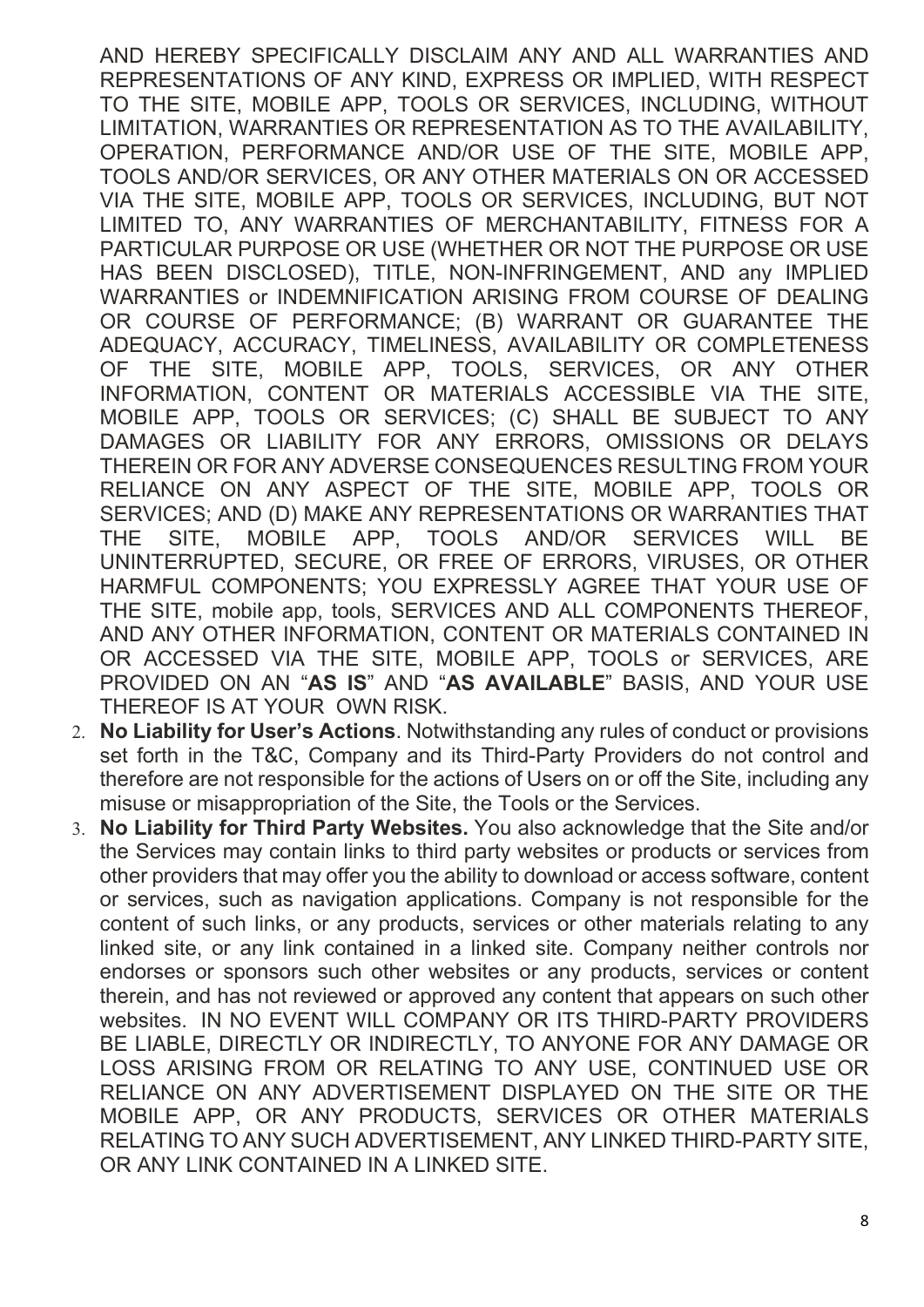4. **No Warranties**. No opinion, advice or statement of Company (including its officers, directors, employees, agents and affiliates) its Third Party Providers or any Users, whether made on the Site or Mobile App, via the Tools or Services or related thereto or otherwise, shall create any representation or warranty hereunder.

# **X. LIMITATION OF LIABILITY**

- 1. **Exclusion of Indirect Damages**. IN NO EVENT SHALL COMPANY (INCLUDING ITS OFFICERS, DIRECTORS, EMPLOYEES, AGENTS, REPRESENTATIVES AND AFFILIATES) OR ITS THIRD PARTY SERVICE PROVIDERS BE LIABLE (JOINTLY OR SEVERALLY) TO YOU OR ANY THIRD PARTY FOR DAMAGES OF ANY KIND, INCLUDING, BUT NOT LIMITED TO, ANY INDIRECT, SPECIAL, INCIDENTAL, EXEMPLARY, PUNITIVE OR CONSEQUENTIAL DAMAGES, LOSS OF PROFITS, OR DAMAGES FOR LOST TIME OR GOODWILL, BUSINESS INTERRUPTION, OR LOSS OF DATA, EVEN IF ADVISED OF THE POSSIBILITY OF SUCH DAMAGES, AND REGARDLESS OF THE FORM OF ACTION, WHETHER IN CONTRACT, TORT, STRICT LIABILITY OR OTHERWISE, ARISING OUT OF OR RELATING IN ANY WAY TO THE USE OF, ACCESS TO, RELIANCE ON, FUNCTIONALITY, INABILITY TO USE OR IMPROPER USE OF THE SITE, MOBILE APP, TOOLS OR SERVICES, OR ANY OTHER INFORMATION, CONTENT OR MATERIALS AVAILABLE VIA THE SITE, MOBILE APP, TOOLS OR SERVICES.
- 2. **Limited Remedies**. YOUR SOLE REMEDIES FOR DISSATISFACTION WITH THE SITE' MOBILE APP OR ANY OF THE TOOLS OR SERVICES IS TO STOP USING THEM. In no event shall you seek or be entitled to rescission, injunctive or other equitable relief, or to enjoin or restrain the operation of the Site, the Mobile App, the Tools or the Service, exploitation of any materials issued or published in connection therewith or displayed thereon or therethrough.
- 3. **Basis of the Bargain**. You hereby agree that the limitation of liability provisions, including the exclusions of damages and disclaimers are part of the basis of the bargain between you and Company and without them the terms and prices charged and the availability of the Site, Mobile App, Tools and Services would be different. In the event that any remedy is determined to have failed its essential purpose, all limitations of liability, the exclusions of damages and disclaimers set forth herein shall remain in full force and effect. If any applicable authority holds any portion of this section to be unenforceable, our liability will be limited to the fullest possible extent permitted by applicable law.

# **XI. LIMITATION OF LIABILITY**

1. **Your Obligation**. You agree to indemnify and hold harmless Company (including its officers, directors, employees, agents, representatives and affiliates) and its Third Party Providers, from and against any and all claims, damages, losses, costs (including reasonable attorneys' fees), or other expenses that arise directly or indirectly out of or from (a) your violation of the T&C, (b) use of the Site, Mobile App, Tools or Services, or any information, content or materials contained, displayed or available therein, by you or any other person accessing them under your authorized access methods, (c) any activity you engage on or through the Site, Mobile App,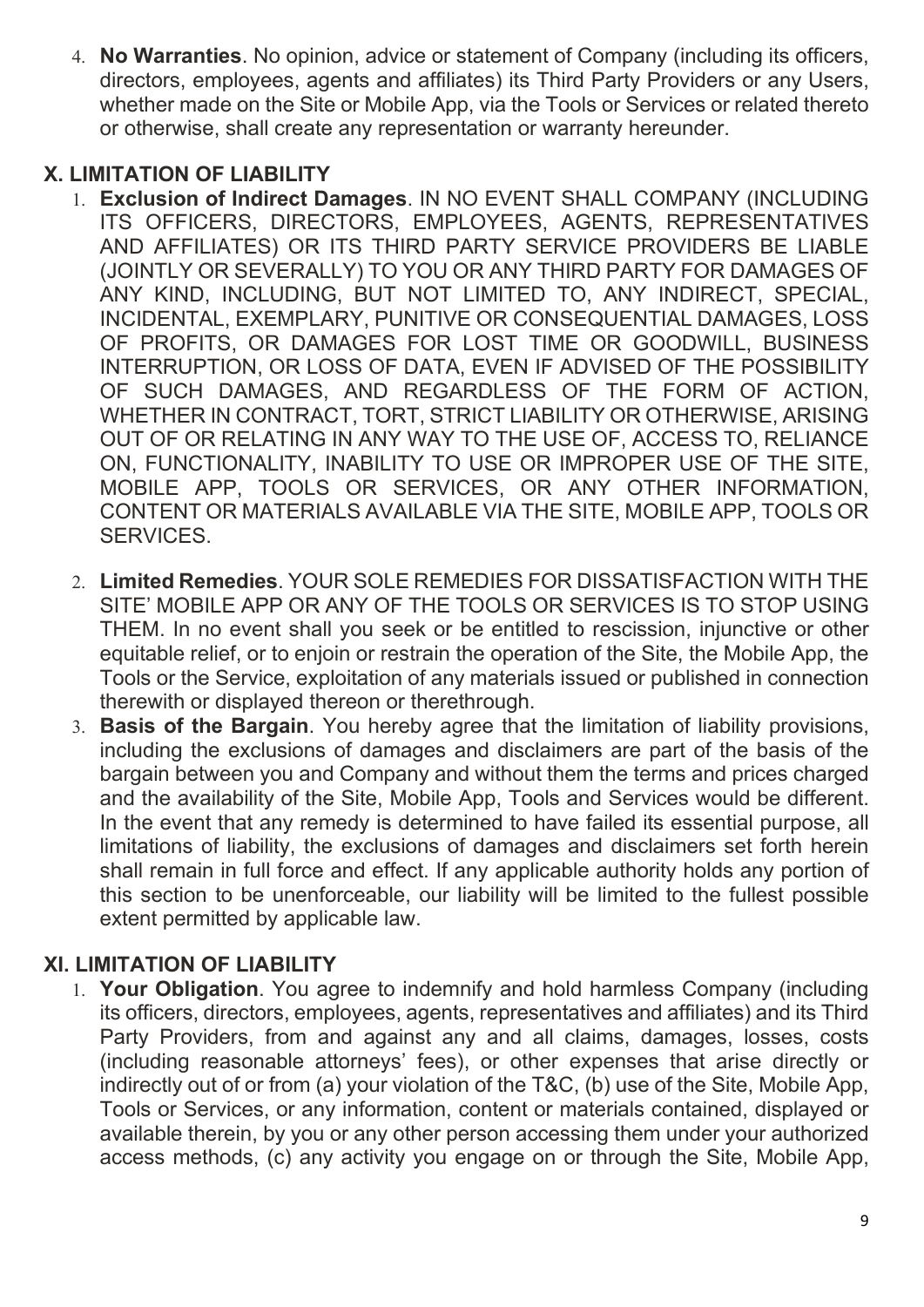Tools or Services, (d) your violation of the rights, including intellectual property rights of any third party, or (e) your Submissions.

2. **Cooperation**. Further, you agree to cooperate fully in any Company inquiry concerning actual, alleged, or potential violations of the T&C. You waive any and all rights against Company (including its officers, directors, employees, agents, representatives and affiliates) and its Third Party Providers and agree to indemnify and hold them harmless in connection with any claims relating to any action taken by Company as part of its investigation of a suspected violation or the result of its conclusion that a violation of the T&C has occurred, including, but not limited to, the removal of the suspension or termination of your access to the Site, Mobile App, Tools and Services.

# **XII. TERMINATION**

- 1. **Termination By Company**. Company may, at any time and in its sole discretion, for any or no reason and without prior notice to you, terminate your access to and use of the Site, the Mobile App and/or any or all of the Tools or the Services. Causes for such termination shall include, but are not limited to: (a) breaches or violations of the T&C or other agreements, policies or guidelines, (b) termination of the Subscription Agreement, (c) requests by law enforcement or other government or regulatory authorities, or (d) violation of copyrights or other intellectual property rights. Termination of the T&C includes disabling your access to the Site, the Mobile App and any Tools or Services.
- 2. **Termination By You**. Only the signatory to the Subscription Agreement, such signatory's designated agent, or the party that is directly paying for the Site, Mobile App, the Tools or the Services may terminate the T&C subject, however, to the Subscription Agreement and in accordance with its terms. To the extent you are not the signatory to the Subscription Agreement, the designated agent thereof, or directly paying for the use of the Site, the Mobile App, the Tools or the Services, you cannot terminate the T&C, but rather only stop accessing the Site, Mobile App, the Tools or the Services, for any or no reason, at any time.
- 3. **Survival of Terms**. All sections of the T&C which by their nature survive termination shall continue in full force and effect beyond any termination of the T&C, including, without limitation, all provisions which relate to disclaimers, limitation of liability, waiver and indemnification.

#### **XIII. MISCELLANEOUS**

- 1. **Choice of Law**. The T&C shall be governed by and construed in accordance with the laws of the State of New York, USA, without giving effect to its principles or rules of conflict of laws to the extent such principles or rules are not mandatorily applicable by statute and would require or permit the application of the laws of another jurisdiction, as to all matters, including, but not limited to, matters of validity, construction, effect, performance and remedies. In no event shall the T&C be governed by the United Nations Convention on Contracts for the International Sale of Goods. Further, UCITA whether enacted in whole or in part by any state or applicable jurisdiction, regardless of how codified shall not apply to this Agreement and is hereby disclaimed.
- 2. **Choice of Forum**. In connection with any litigation arising out of or relating to the T&C, each party consents to the exclusive jurisdiction and venue of the competent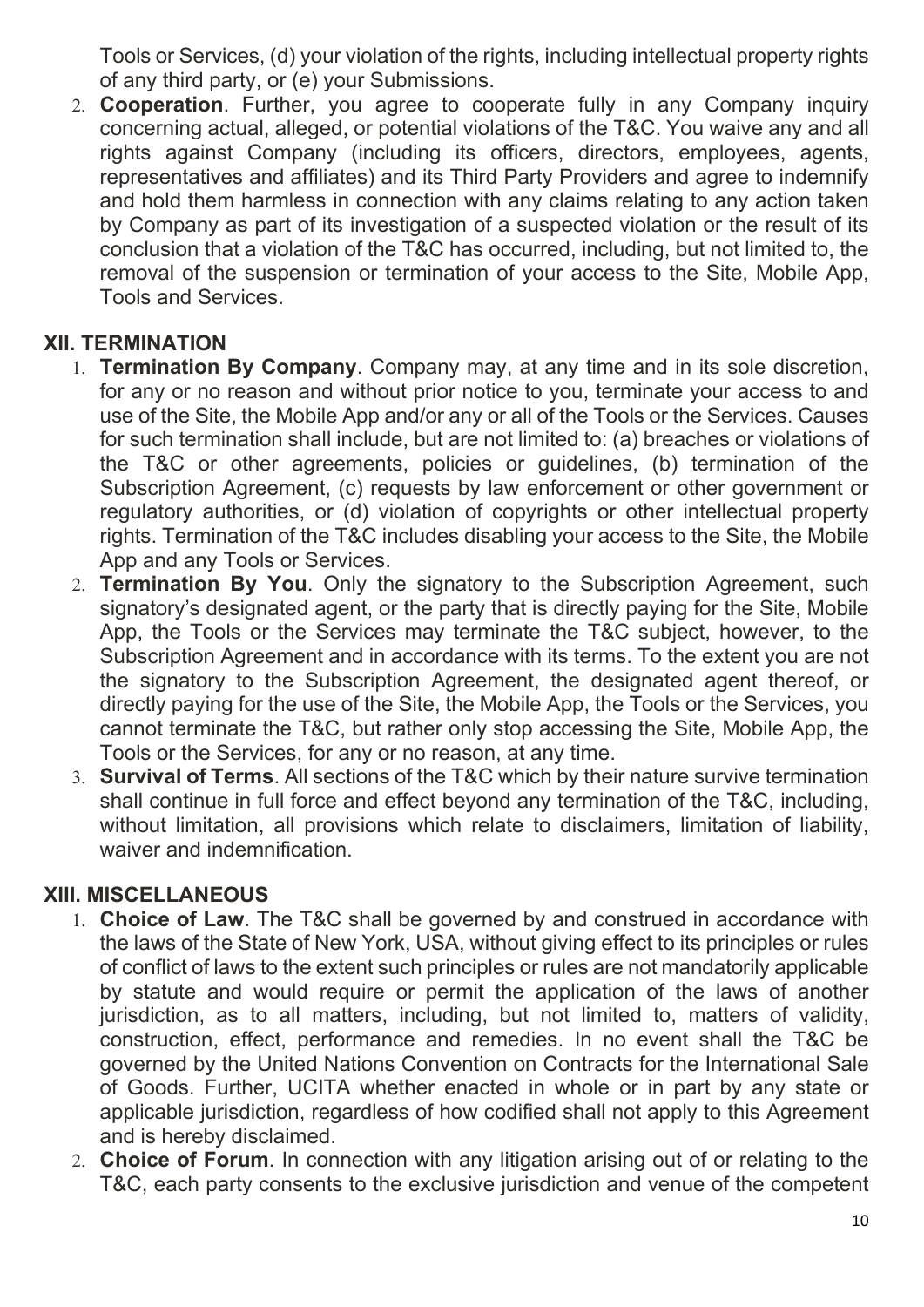court in the competent court in New York, New York, USA. Notwithstanding the foregoing, you agree that Company shall be allowed to apply for injunctive remedies (or an equivalent relief) in any jurisdiction.

- 3. **Severability**. In the event that any court having competent jurisdiction over the interpretation of the T&C shall finally determine that one or more of the provisions contained herein shall be unenforceable in any respect, then such provision shall be deemed limited and restricted to the extent that such court shall deem it to be enforceable, and, as so limited or restricted, shall remain in full force and effect. In the event that any such provision or provisions shall be deemed wholly unenforceable, such provision shall be deemed deleted from the T&C, and the remaining provisions shall remain in full force and effect. Any such judicial interpretation requiring limitation or deletion of a provision shall be valid only in the jurisdiction in which such interpretation is made.
- 4. **Waivers**. No waiver of any of the terms of the T&C will be valid unless in writing and designated as such. Any forbearance or delay on the part of either party in enforcing any of its rights under the T&C will not be construed as a waiver of such right to enforce same for such occurrence or any other occurrence, nor shall any single or partial exercise of any right, power or remedy preclude other or further exercise thereof, or the exercise of any other right, power or remedy.
- 5. **Assignment**. You may not assign or otherwise transfer the T&C or any rights or obligations hereunder and any such assignment or transfer to the contrary shall be null and void and of no legal effect. We may freely assign, or otherwise transfer all rights and obligations under the T&C, fully or partially, without notice to you.
- 6. **Construction and Interpretation**. Capitalized terms shall have the meanings ascribed to them in the T&C. The word "including" shall be deemed to mean 'including but not limited to' unless expressly set forth to the contrary. Unless expressly set forth to the contrary, the words "herein", "hereof" and "hereunder" and other words of similar import refer to the T&C as a whole, including the Pepperi Privacy Policy and Pepperi Security Statement, as the same may be amended or supplemented and not to any subdivision contained in the body of the T&C. Neutral pronouns and any variations thereof shall be deemed to include the feminine and masculine and all terms used in the singular shall be deemed to include the plural, and vice versa, as the context may require. Where any provision in the T&C refers to an action to be taken by a party, or which such party is prohibited from taking, such provision shall be applicable whether the action in question is taken directly or indirectly by such party. Section headings are for convenience only and shall not affect the interpretation of any provision of the T&C.

# **XIV. ADDITIONAL PROVISIONS FOR STOREFRONT USER**

If you are using the StoreFront feature and employed or engaged by a Customer of the Subscribed Member you further acknowledge the following:

- 1. The terms and conditions hereunder will apply to you *mutatis mutandis*.
- 2. Following our Client's (the Subscribed Member's) request, we allow you to subscribe as a User on our Site. However, your subscription as a User and the applicability of this T&C to you, do not create any other legal relationships with you (or with your employer). The Company is under no obligation whatsoever to provide any product